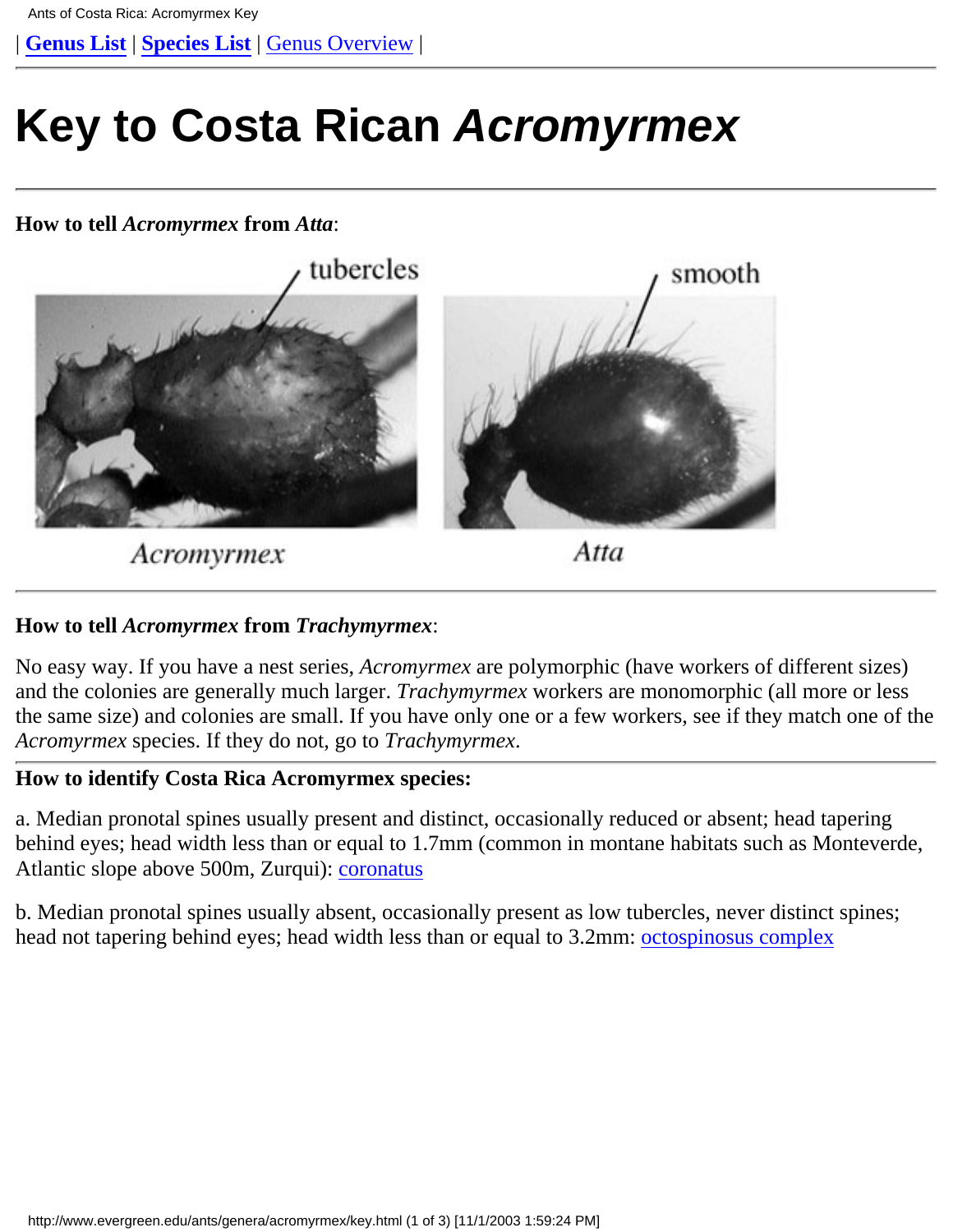```
Ants of Costa Rica: Acromyrmex Key
```


# <span id="page-1-0"></span>**The** *octospinosus* **complex in Costa Rica**

There are subtle patterns of morphology correlated with geographic and behavioral characteristics that suggest three Costa Rican species in the *octospinosus* complex, but I have not been able to discover satisfactory diagnostic characters that will allow unambiguous identification of single workers. I use the following general patterns in the recognition of the three species.

Propodeal spines carinate, irregularly ridged to tip; distinct pair of short, setose carinae on dorsal face of propodeum anterior to spines; all spines and tubercles generally thinner and sharper; color red to yellow-brown; occurs in open dry habitats such as seasonal parts of Guanacaste province and urban areas in San Jose: [echinatior](http://www.evergreen.edu/ants/genera/acromyrmex/species/echinatior/echinatior.html)

Propodeal spines smoothly or irregularly conical, not carinate; dorsal face of propodeum with pair of indistinct blunt setose tubercles anterior to spines; all spines and tubercles generally thicker, more blunt;